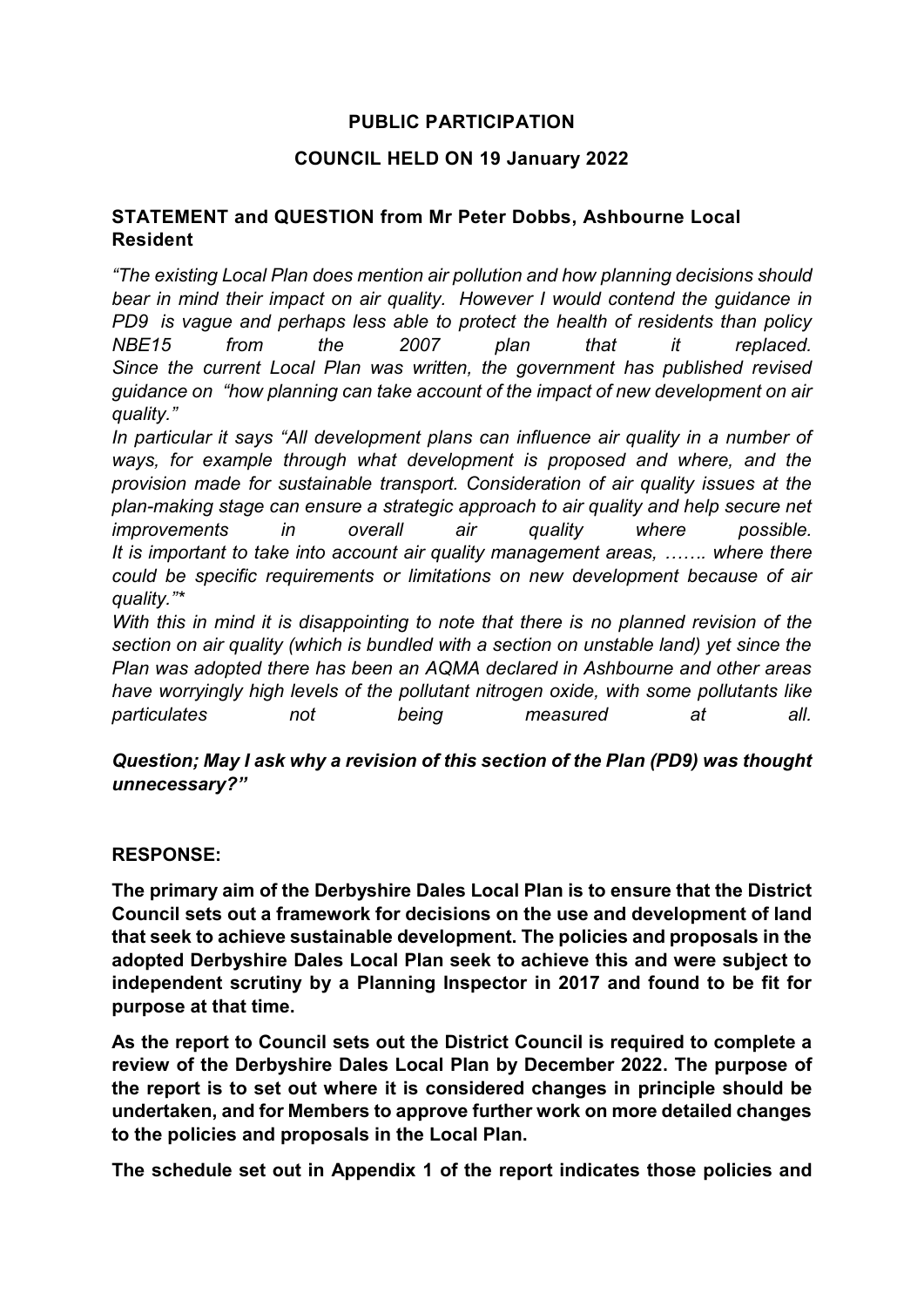**proposals of the Derbyshire Dales Local Plan that it is considered requires some degree of modification. In relation to Policy PD9 it states that the context to the policy remains relevant and very limited revisions of significance anticipated. It does not say that there will not be any changes to Policy PD9.**

**The District Council is required to carry out a Sustainability Appraisal of the Local Plan against a series of social, economic and environmental objectives. One of the objectives is set out as follows:**

| <b>Sustainability Appraisal</b><br>Objective         | <b>Decision Making Criteria</b>                                                                                                                                                                             |
|------------------------------------------------------|-------------------------------------------------------------------------------------------------------------------------------------------------------------------------------------------------------------|
| quality and to minimise noise<br>and light pollution | <b>SA1: To maintain good local air</b> 1. Will it maintain or improve local air quality?<br>Will it avoid adverse impacts from noise?<br>Will it reduce the extent of the area defined as 'tranquil'?<br>3. |
|                                                      | Will it minimise light pollution?<br>4.                                                                                                                                                                     |

**Baseline Data to underpin this objective indicates the factors that have been taken into account in relation to air pollution:**

**The National Air Quality Strategy provides a framework for air quality control through air quality management and air quality objectives that should be met as designated receptors. Local air quality can have major impacts to residents' health. The District Council have monitored air pollution at sites across the Derbyshire Dales for several years and have most recently published their annual Air Quality Status Report (ASR) in 2020 stating that air quality in the district is generally good. Derbyshire Dales District Council recently incorporated climate change as a priority objective, including a pledge to be carbon neutral by 2030, which should aid air quality improvements. Where exceedances of specified air quality pollutants are considered likely, Air Quality Management Area's (AQMA) may be designated. As of 7th April 2021, an AQMA was declared in the centre of Ashbourne. The AQMA lies along parts of St Johns Street and Buxton Road, up to Windmill Lane. This area is designated in relation to a likely breach of the NO2 annual mean objective specified in the Air Quality (England) Regulations 2000. This order is expected to remain in force until NO2 levels return to acceptable parameters. A new bypass is being considered by DCC to divert traffic from Buxton Road, which if delivered should subsequently improve air quality.**

**Development proposals in Ashbourne will be assessed against the Sustainability Objectives and including how it may impact upon the AQMA.** 

**Assuming that Members approve the recommendations in the report Officers will seek to ensure that the Ashbourne AQMA, is included in the plan, and that there are suitable revisions to the supporting text, polices and proposals in the Local Plan to ensure that the impact, and minimisation of air pollution are addressed.**